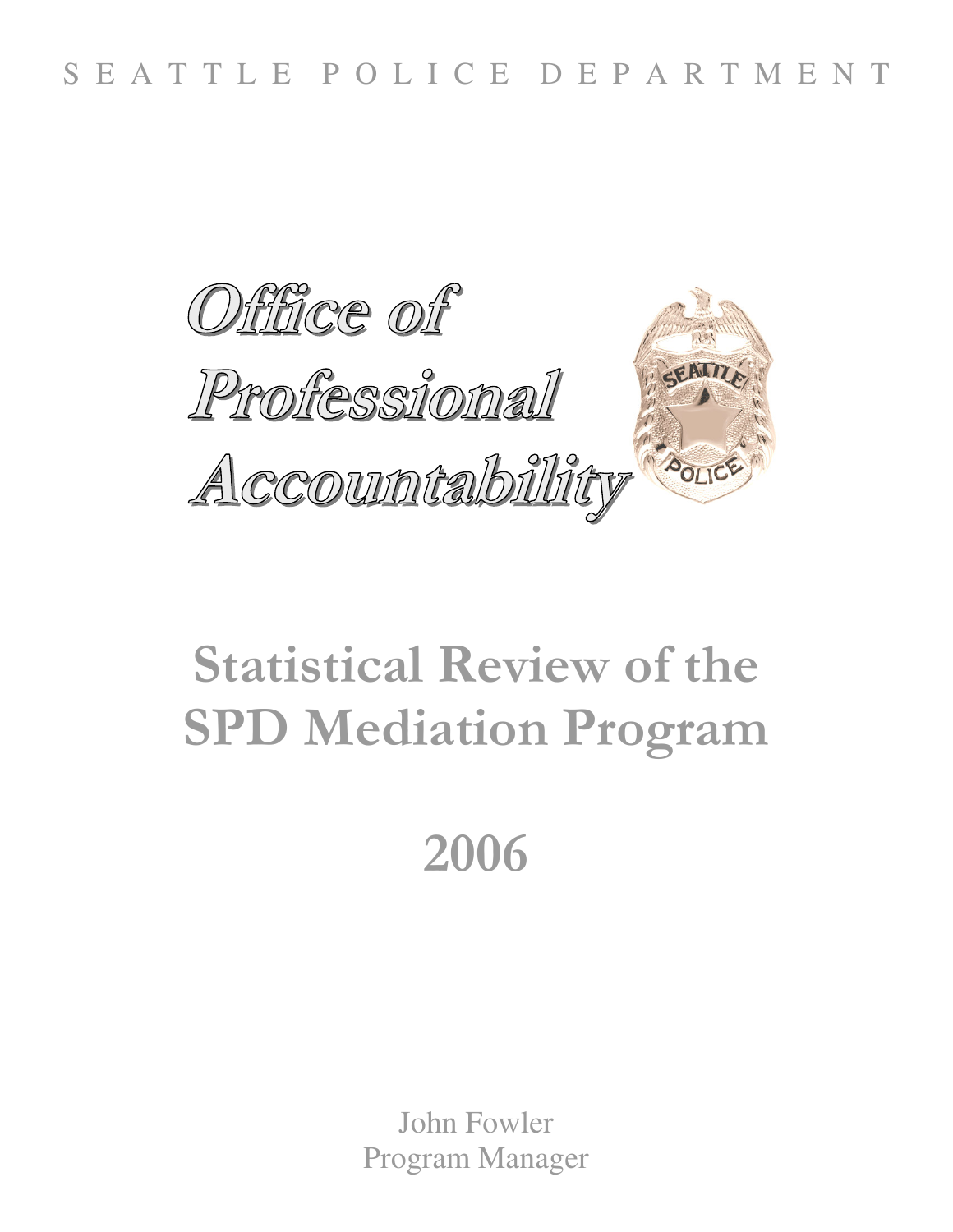## **ACKNOWLEDGEMENTS**

The Office of Professional Accountability gratefully acknowledges Judicial Dispute Resolution and the Judges and staff that have so graciously volunteered their time and resources to the OPA citizen-police mediation program; Judge Terrence Carroll, Judge George Finkle, Judge Larry Jordan, Judge Steve Scott and Beth Forbes.

This report provides only a statistical review and comparison. For a detailed explanation of the program and a complete reference of documents used, go to:

http://www.cityofseattle.net/police/OPA/Docs/2005MediationRepor t.pdf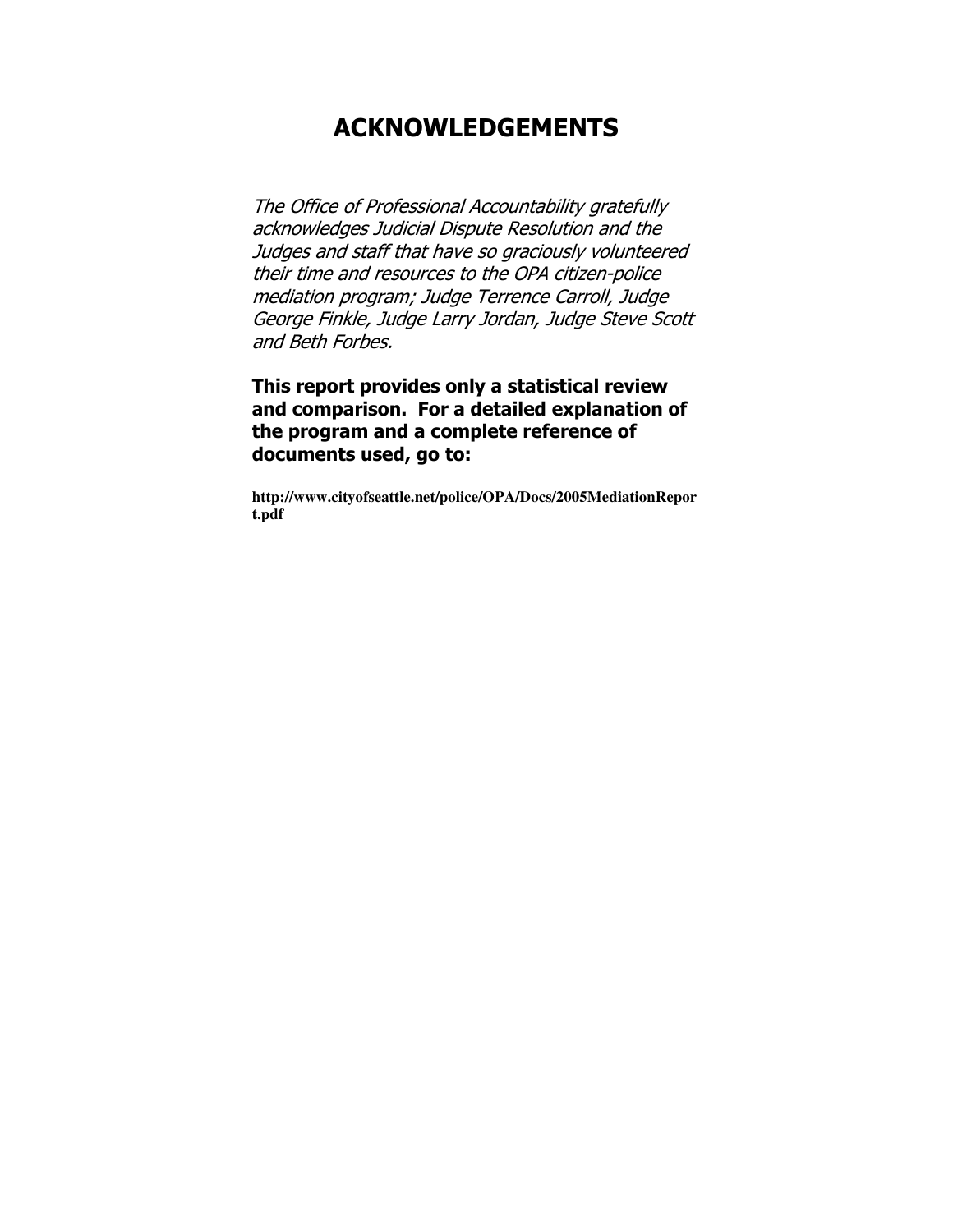## Cases Selected for Mediation January to December 2006

From January through December, the OPA Director selected thirty-four cases for mediation. Of that number, thirteen (39%) were actually mediated.

Cases selected included allegations of:

- $\bullet$  service quality
- rudeness/courtesy
- excessive force
- misuse of authority
- biased policing
- failure to identify
- professionalism

The status of the 34 selected cases is as follows:

| <b>Mediation Completed</b>                     | 13 |
|------------------------------------------------|----|
| Mediation Scheduled then Canceled <sup>1</sup> | 3  |
| Citizen refused mediation                      | 10 |
| Employee refused mediation                     | 5  |
| Other <sup>2</sup>                             |    |

 $1$  One complainant changed his/her mind and elected to not participate after talking with friends. One complaint advised after initial agreement and employee agreement that his attorney had advised against participation and withdrew from the process; and one complainant was deployed on military assignment and elected to discontinue his involvement in the process. All complainants were advised that the cancellation would result in the complaint being closed with no further action.

 $<sup>2</sup>$  One complainant could not be reached; one complainant wanted to both mediate and have the complaint</sup> completely investigated with discipline being a possible outcome; and one employee was no longer with the department, having left between the date of the alleged misconduct and the complaint.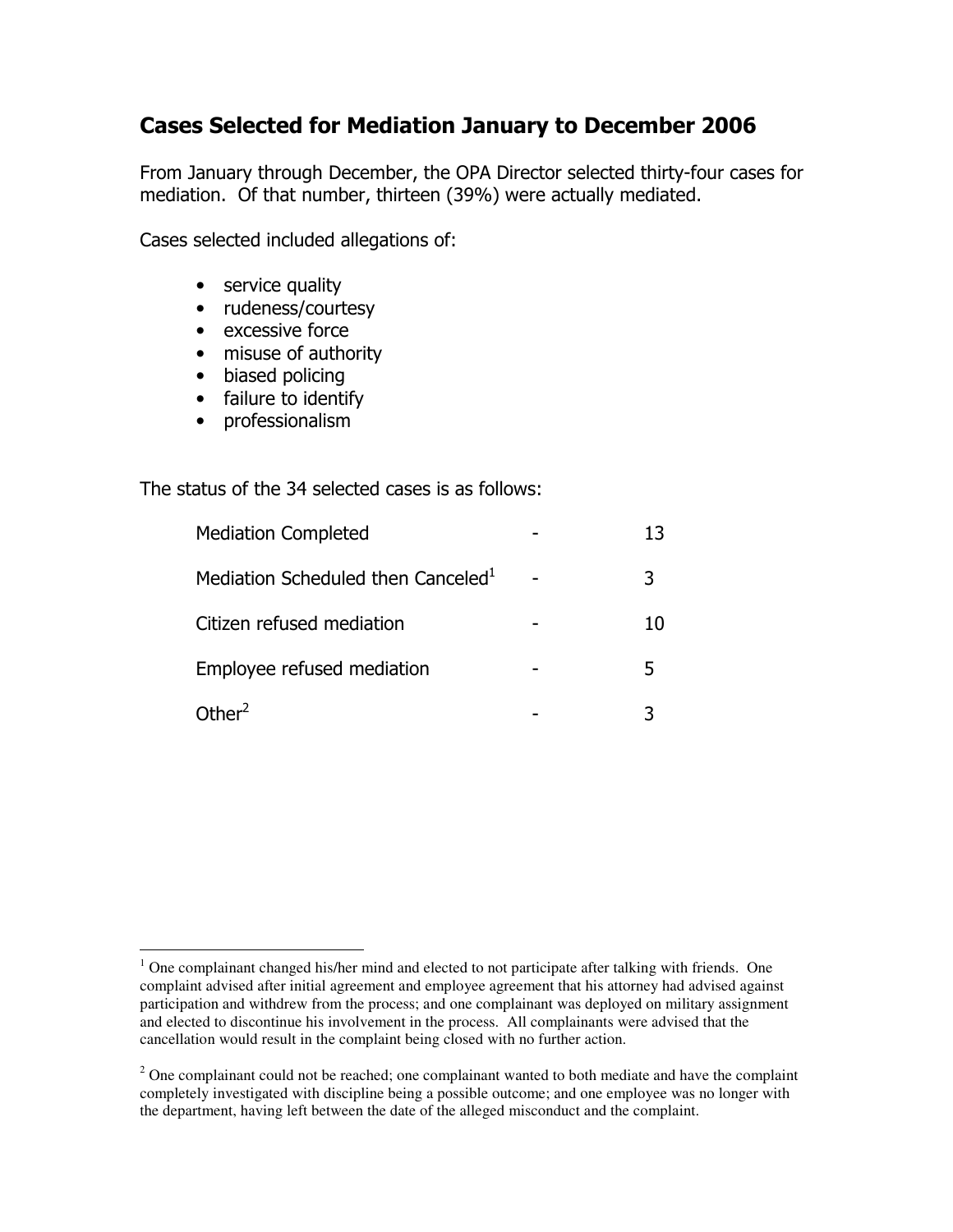## SYNOPSIS OF COMPLETED MEDIATIONS

#### Mediation  $#1$ :

The complainant stated that the named employee was unprofessional and said, "You guys better back up. I really want to hurt somebody tonight, and you'll end up in jail if you mess with me."

At the conclusion of the mediation, the mediator rated the participant's satisfaction level as a "five" on a scale of one-to-seven. The mediator stated that the case was an excellent candidate for mediation that allowed both parties to have an opportunity to explain their actions and perceptions.

#### **Comments from the Participants**

Written comments by the citizen and officer included the following:

"I felt the mediator did a great job, but the officer and I disagreed fundamentally." (citizen)

The officer stated that he believed the process provided an opportunity for each party to politely explain why the other party was wrong. He felt mediation should be used for "…more serious cases." (officer)

Both parties believed the other party understood their perspective better at the conclusion of the mediation.

#### Mediation  $#2:$

The complainant stated that the officer "bullied" him on a traffic stop. Further, that while he was signing the ticket, he wanted to write "UNDER PROTEST" on the citation to contest the ticket and the officer pulled him out of his vehicle and threatened to arrest him. This was said in front of the complainant's children and it scared them.

The mediator stated that the process was very successful and that both parties communicated positively.

#### **Comments from the Participants**

Written comments by the citizen and officer included the following:

" I think it (mediation) is a much better and probably more productive approach (to complaint resolution). It seems to me that this type of nonconfrontational interaction between individual police officers and members of the public should be expanded." (citizen)

"The citizen was able to see that the Police Officer is also a citizen, but has difficult decisions to make while performing duties." (officer)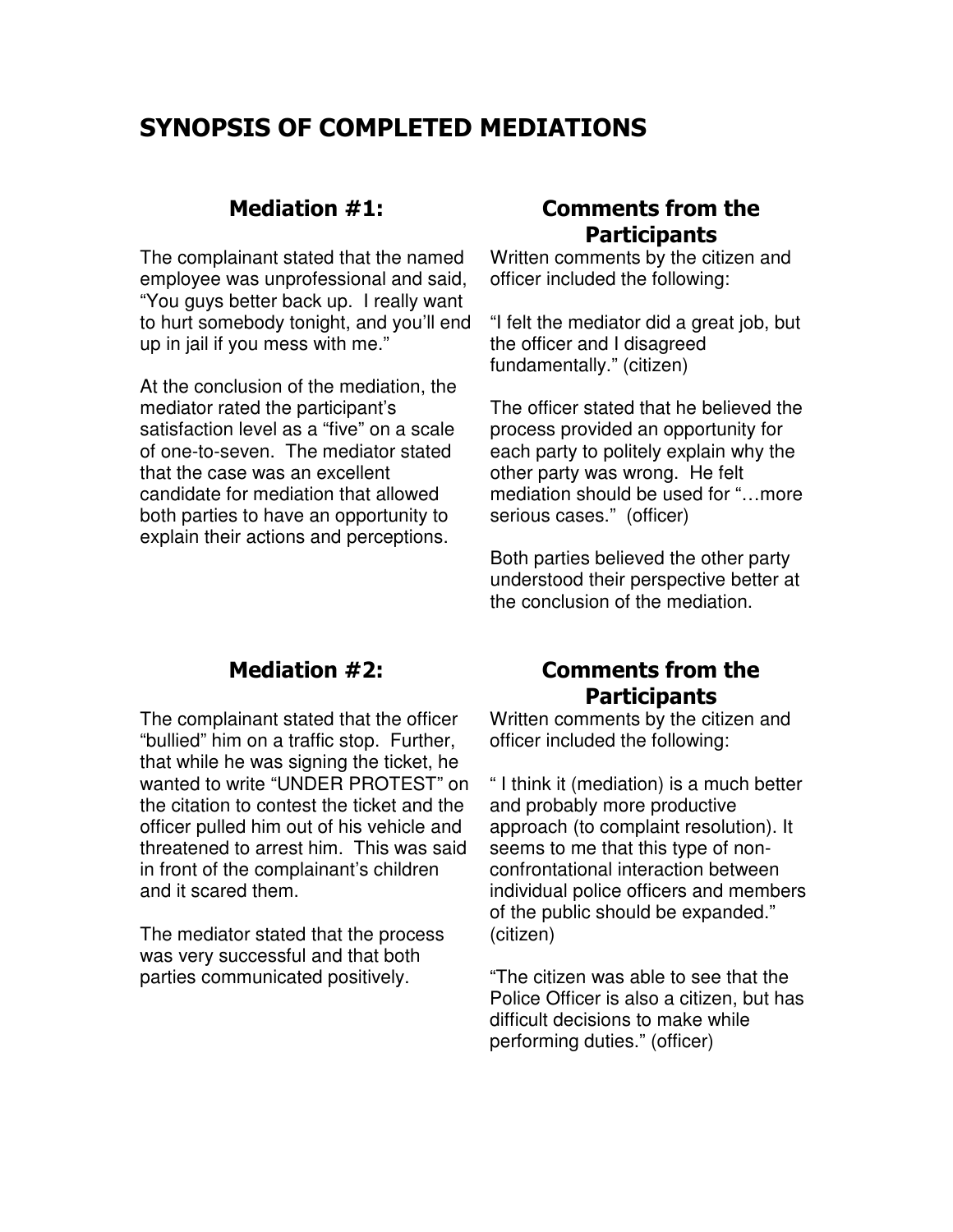## Mediation  $#3$ :

The complainant alleged that the named employee was rude and intimidating during a traffic stop. He further stated that the employee failed to immediately return his driver's license, but rather sent it in the mail, which he received several days later.

The mediator advised that while he believed the mediation to be useful, the parties had sharply different views of the legitimacy of the stop and the resulting citation.

#### Mediation  $#4$ :

The complainant's son was being interviewed concerning a robbery. In the course of that interview, the complainant believes that the employee acted rudely and made comments that were insulting and derogatory in nature.

This mediation involved an adult parent and an underage teenage son. The son was the party involved in the complaint that led to mediation. The mediator believed the mediation to be highly successful.

#### **Comments from the Participants**

Written comments by the citizen included the following:

The citizen did express some frustration, but acknowledged, "…the opportunity to educate an unhappy complainant exits in this function. Whether or not it can always happen is another issue."

The officer did not provide any comments.

## **Comments from the Participants**

Written comments by the citizen and officer included the following:

"The (process) gives people the opportunity to meet and discuss their feelings. I am eternally grateful for this process. I feel that my voice was heard and respected." (citizen)

"It was nice to be able to go face to face with the complaining party." Personally I wanted to hear the complaint and answer with my own words." (officer)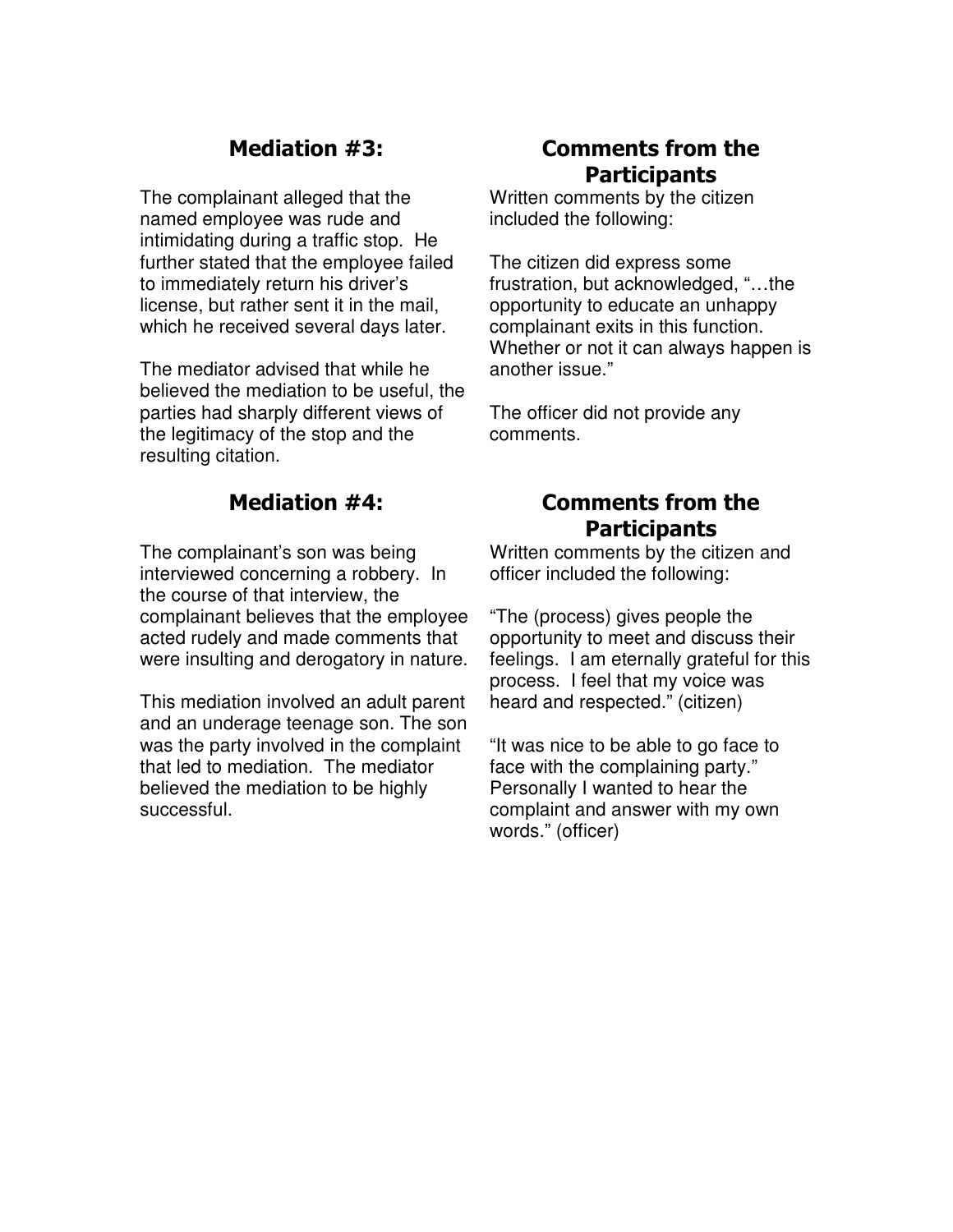## Mediation #5:

The complaint was generated as the result of an interaction between members of the Seattle Police Department and another City Agency. Employees of the agency's work crew alleged that the named employee became loud, unprofessional, and rude over what were perceived as safety issues at a job site.

The mediator rated the session highly successful noting that both groups realized they were a "team". The mediator further stated the officer was very open and took responsibility for the original conduct that caused the issue to escalate.

#### Mediation  $#6$ :

The complainant had been involved in an accident and advised that the responding employee was rude, demeaning, and failed to fully investigate the collision.

The mediator rated the session as successful. The evaluation indicates that the officer was more satisfied than the citizen, but that both parties communicated their feelings and the reasons for their actions.

#### **Comments from the Participants**

Both groups rated the mediation as highly satisfactory. None of the participants provided any written comments.

#### **Comments from the Participants**

While no written comments were received, the citizen indicated that they believed the officer better understood their perspective and that the mediation was worthwhile. The officer indicated that she was completely satisfied with the mediation and that she too believed it to be worthwhile.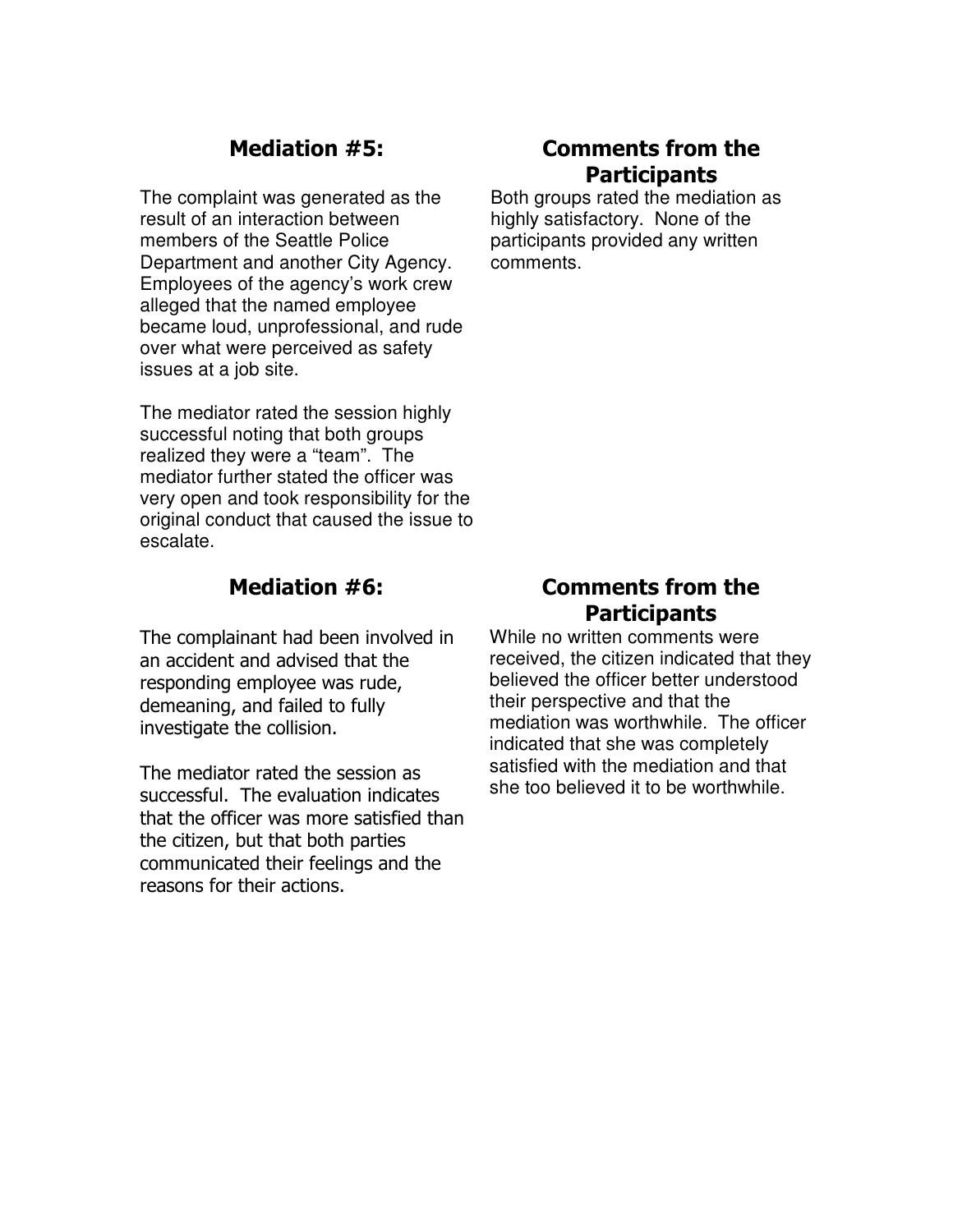## Mediation  $#7:$

The complainant alleged that the named employee offended her when he stopped her from walking across the street, and then he yelled at her to return to the sidewalk. The complainant was also upset that the employee grabbed her arm and escorted her back to the sidewalk.

The mediator advised that both the officer and citizen were polite and focused on the events, but that they sharply disagreed on the facts.

#### Mediation  $#8$ :

The complainant alleged that his jaywalking stop was too intrusive, when the named employee patted him down for weapons before citing him.

The mediator indicated that the parties were highly satisfied in the resolution and process. The mediator advised that the employee was "…understanding and contributed a great deal, in my view, to the success of the mediation."

#### **Comments from the Participants**

Written comments by the citizen and officer included the following:

The citizen stated that in principle, she strongly supports mediation. She stated that, "I don't think he got it, but that's OK. It was worth while for me to be heard."

The officer indicated that he was highly satisfied and believed that the process allowed for a much better exchange than the traditional OPA investigative process. "The citizen gets more of the officer's perspective and what he is doing and why."

#### **Comments from the Participants**

The citizen indicated that he believed a better understanding had been reached at the conclusion of the mediation. He felt that he had a better understanding of the officer's perspective and that there had been something gained by mediating this case.

The officer stated that he was completely satisfied with the mediation and that by participating he will remember how he (the complainant) felt in the future.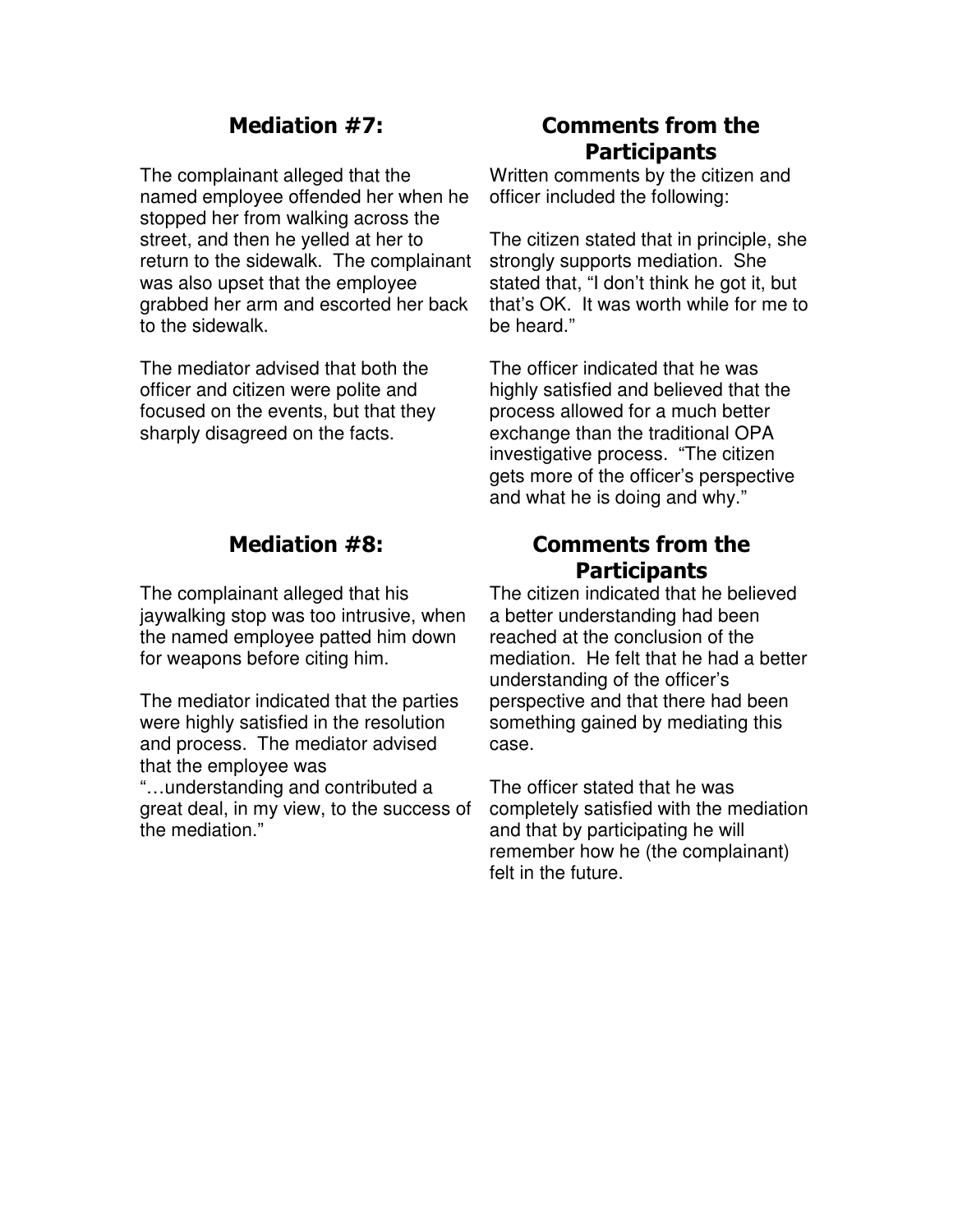## Mediation #9:

The complaint alleged that the citizen was attempting to assist police at the scene of a fight, but then officers responded in a rude, challenging, and threatening manner.

The mediator stated that he believed that neither party was fully satisfied in this mediation. He indicated that there might have been unwillingness on the part of the officer to recognize that there may have been another side to the story or that some insight or understanding could be gained. Both parties had very strong perspectives on what had occurred.

#### Mediation  $#10$ :

The complainant alleged that the named employee stopped and cited him for exceeding the posted boat speed limit on Lake Union. The complainant stated that the employee refused to identify himself when asked.

This case was scheduled for mediation and the citizen had to cancel on multiple occasions due to scheduling conflicts. The citizen spoke directly with the employees supervisor who conducted an "informal mediation" with which the citizen was fully satisfied with.

#### **Comments from the Participants**

Written comments by the citizen and officer included the following:

The citizen indicated that he was not satisfied. He felt the employee "…wasn't willing to meet him half way." He does state that he believes that mediation works and he was appreciative for being able to tell his side of the story directly to the officer.

The employee indicated that he believed the mediation had been partially resolved to his satisfaction. He advised that, "…while uncomfortable at first, I think it was a positive experience."

#### **Comments from the Participants**

The citizen was very appreciative of the efforts of the department to resolve his complaint. He thanked us for taking the complaint seriously and having a mechanism in place for resolution.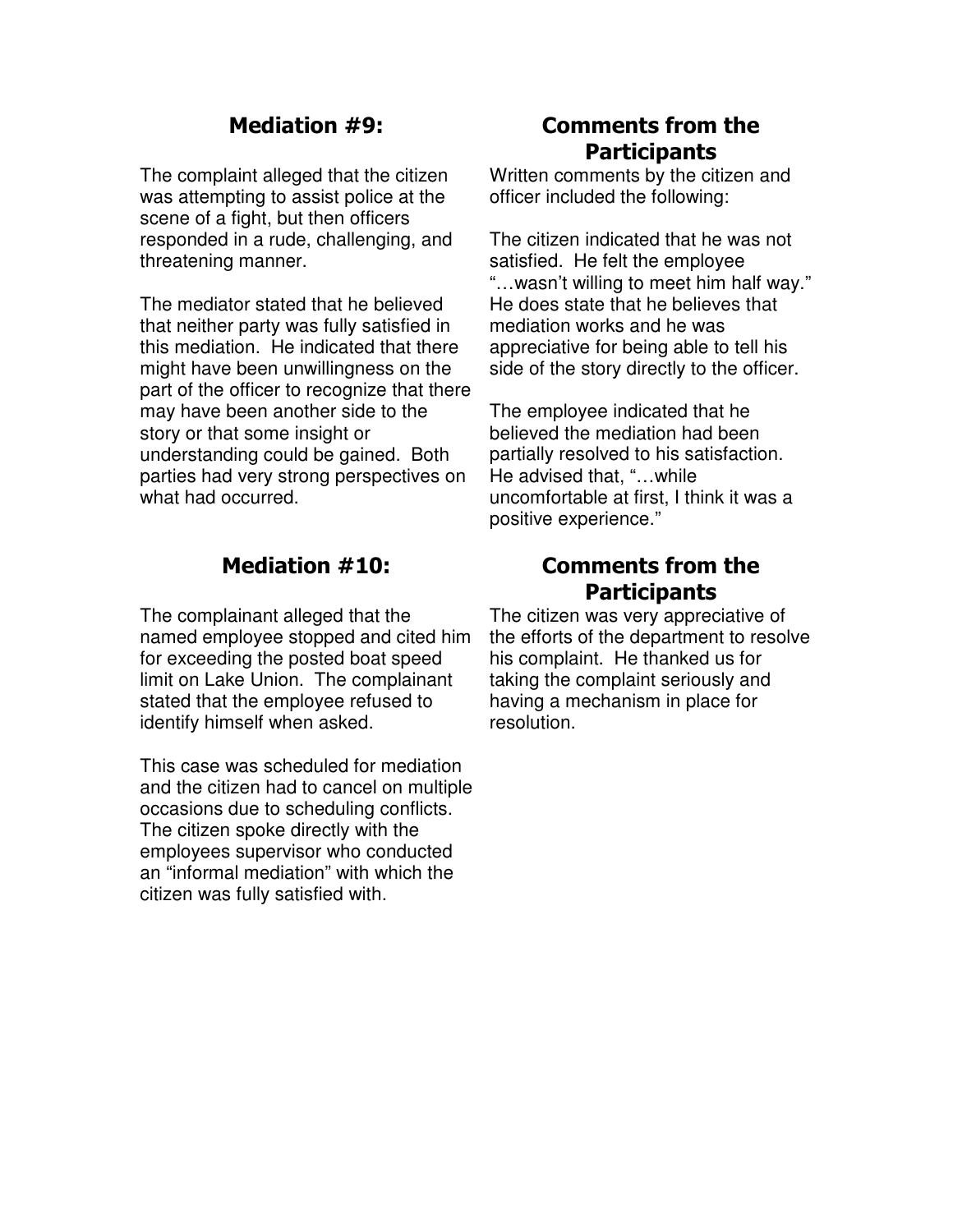#### Mediation  $#11$ :

The complainant alleged that the named employee mistakenly identified the vehicle her son was driving as being stolen, stopping her 16-year old son. She believed that the employee's actions were rude, aggressive, and inappropriate.

The mediator indicated that the parties were satisfied in the resolution of the issue through mediation.

#### **Comments from the Participants**

Due to an administrative error by the service provider, satisfaction surveys were not provided to the participants at the completion of the session. Surveys were mailed to the participants, but only the employee responded. The employee indicated that he was highly satisfied with the process but that he did not feel the citizen understood his perspective any better.

## **Mediation #12**

The complaint alleged that while attempting to file a report, she was treated in a rude and condescending manner, and, also, the employee failed to assist the citizen as had been requested.

The mediator indicated that the parties were able to successfully resolve their issues and come to an understanding. This mediation took an unusual amount of time to schedule (from the time of the event and the actual mediation) due to extended vacations for both parties. This may have impacted the final outcome. (i.e., it may have had a more lasting impact had it occurred closer to the event.

#### **Comments from the Participants**

The citizen indicated that she certainly had a better understanding of the officer's perspective, but was unsure if the officer shared that feeling. She stated that mediation was the most effective way to resolve this conflict and would recommend it to others.

The employee stated that while satisfied with the process, she had only a partially better understanding of the citizen's perspective. The employee did agree that mediation was appropriate to resolve the complaint and that she would recommend the process to others.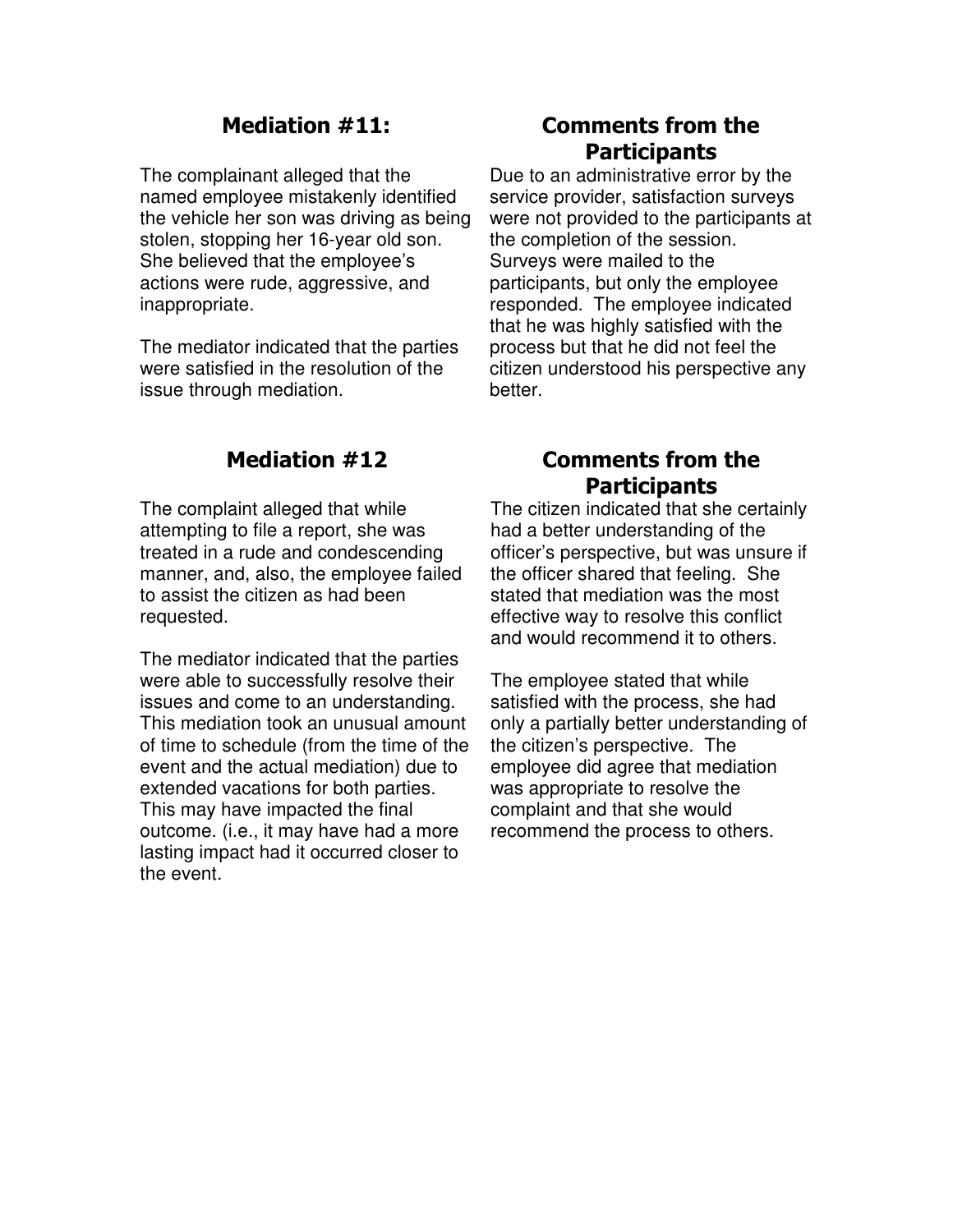## Mediation  $#13$ :

Complainant became involved in a traffic incident with the named officers after they had to abort a lane change, because he was in their blind spot. He alleged that as he passed the officers, the passenger officer was pounding his forearm and fist against the window while staring at the complainant. He alleged that the officers maneuvered behind him, then pulled up on his right side, and that the officer who was driving stuck his head out of his window and yelled at the complainant. He further alleges that the officers stopped him, and that the officer driver yelled at him so excitedly that he was spitting on him.

The mediator categorized this session as highly successful. He believed that both parties were able to resolve their issues and come to an understanding. He reemphasized that for most officers and citizens, a meeting between them, overseen by an experienced mediator, can go a long way towards better understanding.

## Citizen's Decline to Participate

#### **Comments from the Participants**

Both parties strongly agreed that they had a better understanding of the other's perspective. Both parties also strongly supported the mediation process with the employee stating that, "…you have a chance to help the citizen understand your view of the matter…" and the citizen stating that, "…I've seen it (mediation) work in other situations and believe it's worthwhile." Both parties also stated that they believed there was value in mediating this complaint.

There were 10 cases selected for mediation where the citizen elected not to participate. The main reason cited for not participating was a preference to have the employee punished. On occasion, citizens saw minor infractions and de minimus behavior as very serious and requiring discipline. Complaints of rudeness have included the complainant demanding the employee be terminated.

In an additional case selected for mediation, the complainant stated that they were "afraid" of the officer and did not want to be anywhere near him again.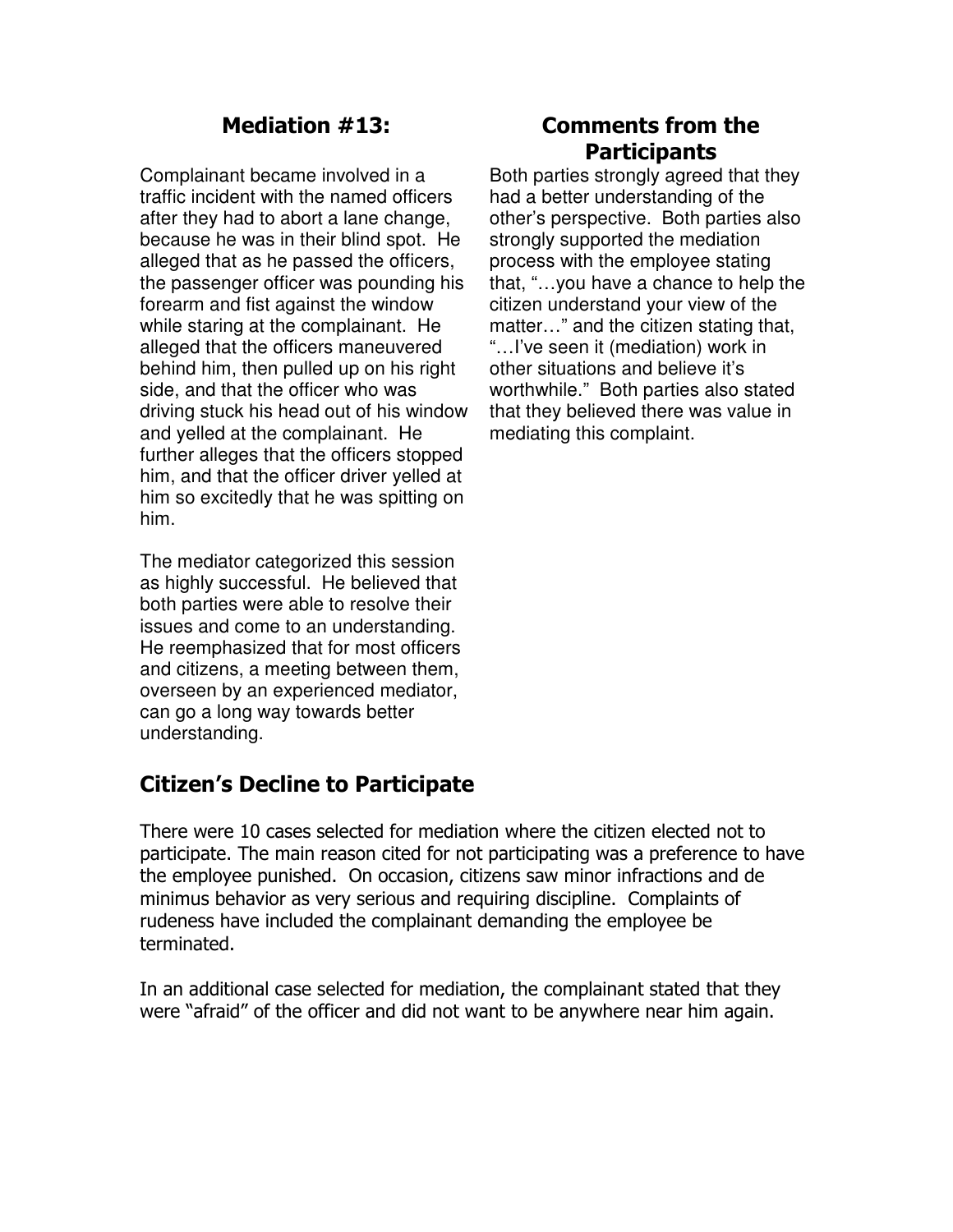## **Officer's Decline to Participate**

There remains a certain amount of distrust and skepticism among officers. Significant discussion and outreach continues as the mediation program is included in all post-BLEA training as well as an item of discussion during the 2006 Sergeants Academy. As more mediations are completed, it is hopeful that the program will become more attractive to the internal audience, and there will be fewer objections to participation.

One issue that has been discussed when looking at officer refusal is the type and manner of cases selected. Officers have cited a lack of incentive to participate in mediation in cases alleging rudeness. These cases are normally classified as Preliminary Investigation Reports or Supervisory Referrals. Neither of these case types is included in tracking an officer's complaint history. Cases classified as either Line Investigations or Internal Investigations Section investigations are tracked and mediation provides the employee a opportunity for resolution outside the investigative arena and for the complaint to be excluded in their performance history. The more significant the complaint, the more incentive there is for the employee to participate.

Employees continue to "not want to bother" with mediation as the complainant "...wouldn't listen to me at the time of the incident, what makes anyone think they'll listen now (at mediation)."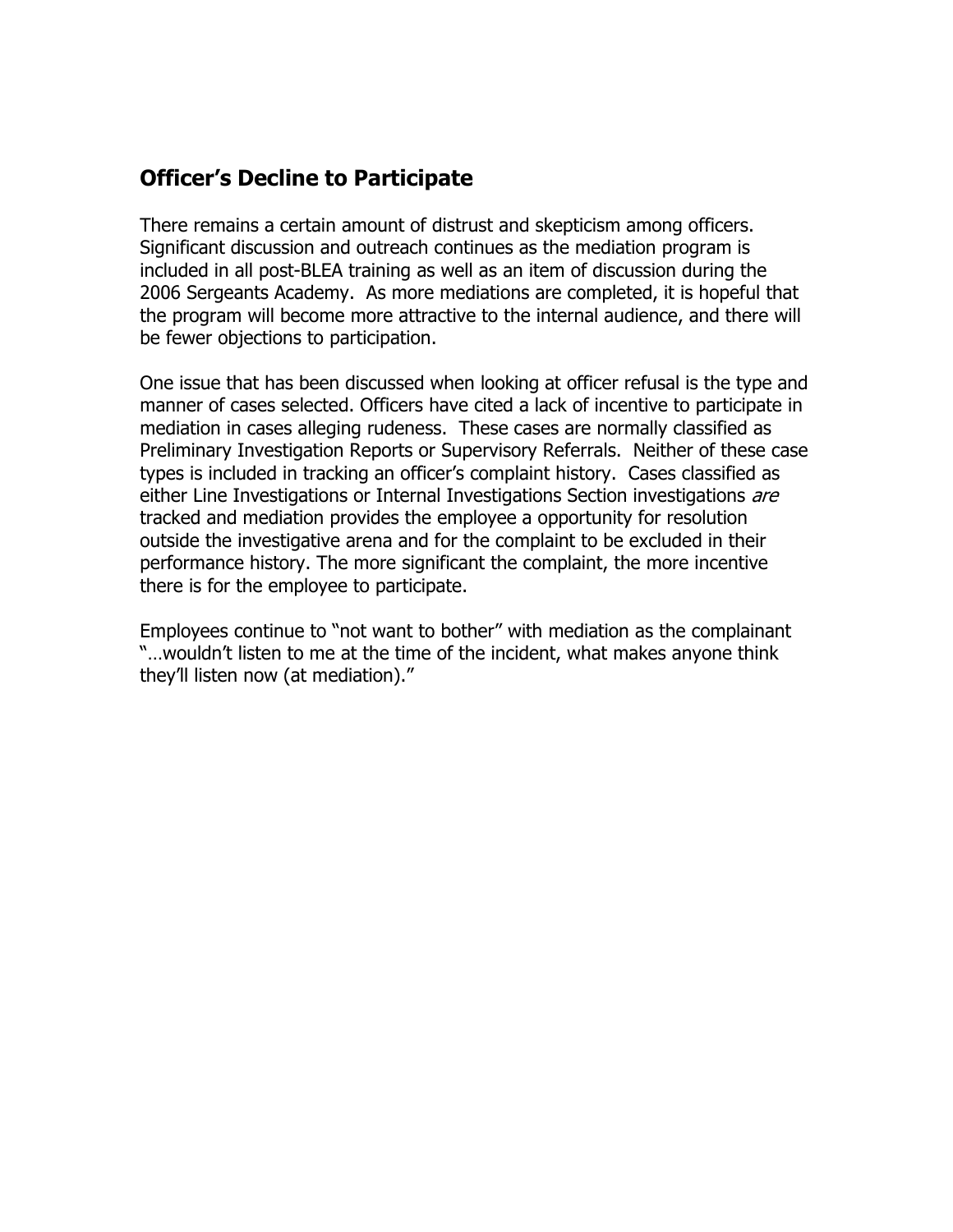## **INITIAL AND CONTINUED PROMOTION OF THE MEDIATION PROGRAM**

The OPA made immediate efforts to inform both the Department and the community about its new mediation program.

#### **Internally, OPA has:**

- Published an SPDALL (e-mail to all Department employees) on mediation
- Met with the SPOG Executive Board
- Trained OPA-IS staff on the program
- Met with Sergeants, Lieutenants, and Captains at each of the Five precincts
- Produced and distributed literature for officers about mediation
- Completed orientations at all precincts/watches and specialty units
- Included in all post-BLEA training and 2006 Sergeants Academy

#### **Externally, OPA has:**

- Produced and distributed literature for citizens about mediation
- Issued a press release
- Provided information and interviews for a news story and editorial
- Presented information about the Mediation Program to: the Citywide Advisory Council, the Seattle Human Rights Commission, Seattle NAACP, ACLU, numerous City and County dispute resolution centers, and multiple other police jurisdictions looking at initiating similar programs
- Presented information during a community forum (March 2006)

In addition, the OPA includes updates on mediation cases in its monthly reports to the Mayor; these reports are available on the City of Seattle website:

http://www.seattle.gov/mayor/issues/OPA.htm

The OPA has also posted all of documents related to the mediation program on the OPA website at:

http://www.cityofseattle.net/police/OPA/mediation.htm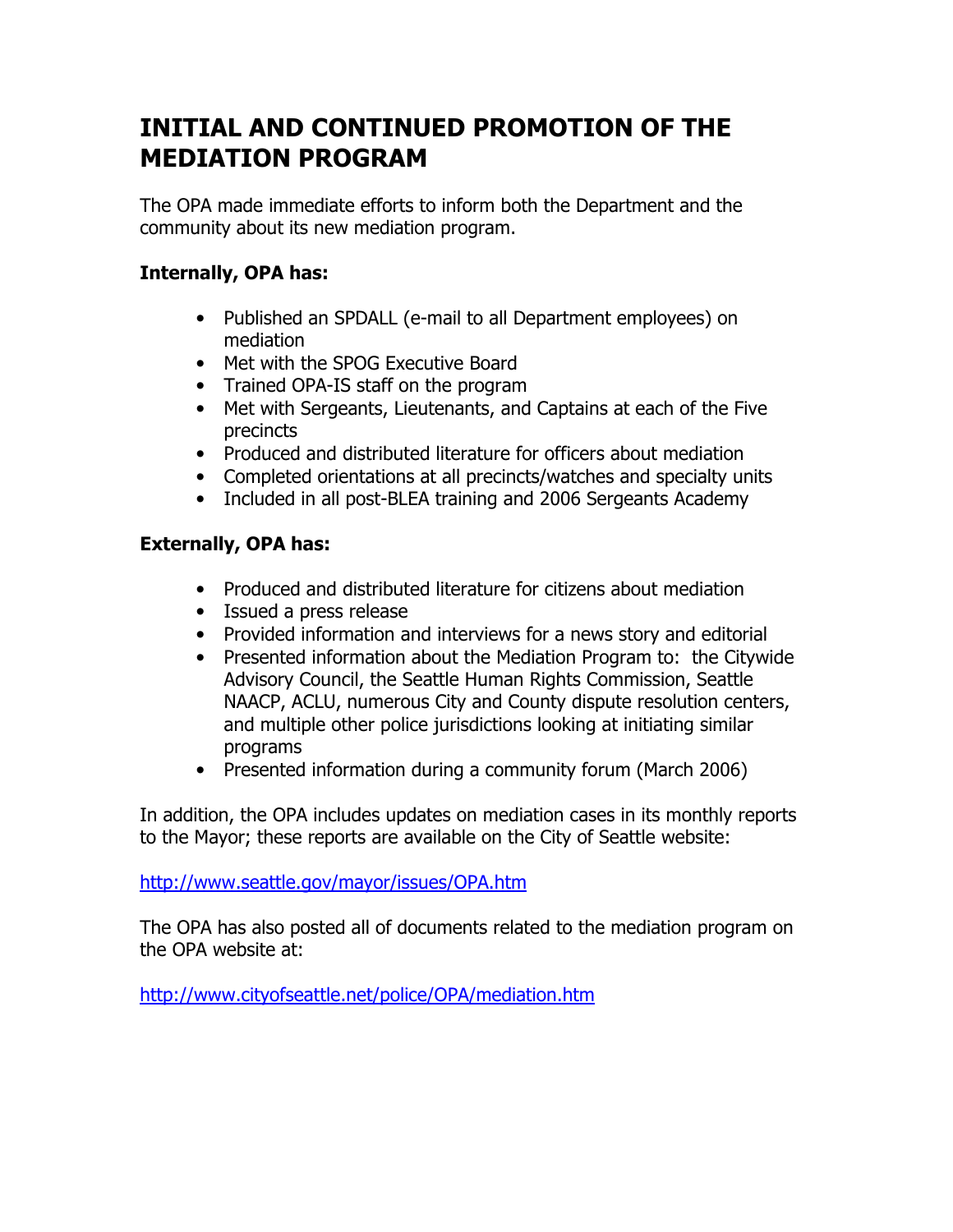## **CONCLUSION**

We continue to share our efforts with other agencies and the program has been cited as a "best practice" in numerous discussions. While the raw numbers appear low, the implementation of this program has been instrumental in furthering our efforts of transparency, outreach to the community, alternative conflict resolution, and to further "demystify" the issues concerning police culture. To date, this program has been generally rated by the participants as highly successful and beneficial to improving police-community relations.

For many citizens who bring complaints and concerns to OPA, and for the officers who are the subject of the complaints, mediation provides a more immediate, effective, and gratifying alternative. It provides the potential for both parties to walk away feeling they were understood, and it affords them the opportunity to understand more about themselves about how their words, actions, and attitudes impact others.

In 2007, the OPA will continue to evaluate and refine the mediation program, and report on the cases mediated in the monthly reports to the Mayor.